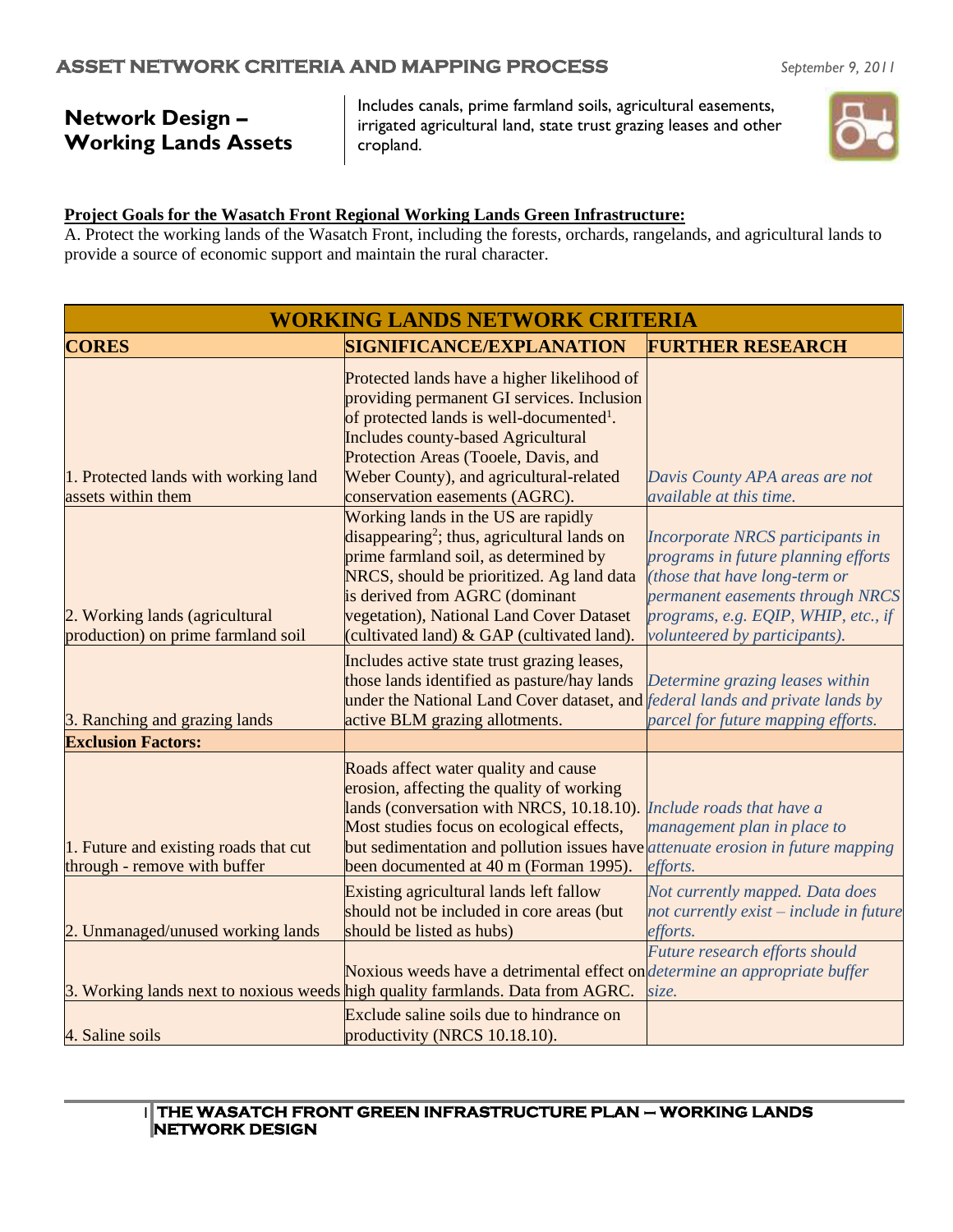#### **ASSET NETWORK CRITERIA AND MAPPING PROCESS** *September 9, 2011*

| 5. T&E Species areas                                                                                                                                                                                                          | Remove areas with T&E species within<br>them to protect their habitat.                                                                                                                                                                                                                                               | Not currently mapped. Incorporate<br>this exclusion when data become<br>available.                                                                                                                                |
|-------------------------------------------------------------------------------------------------------------------------------------------------------------------------------------------------------------------------------|----------------------------------------------------------------------------------------------------------------------------------------------------------------------------------------------------------------------------------------------------------------------------------------------------------------------|-------------------------------------------------------------------------------------------------------------------------------------------------------------------------------------------------------------------|
| 6. Remove working lands in proximity<br>to core hydrology areas, esp. streams<br>(for water quality protection).                                                                                                              | Remove based on hydrology core areas;<br>similar buffers used in the hydrology<br>criteria. Data from AGRC.                                                                                                                                                                                                          |                                                                                                                                                                                                                   |
| <b>HUBS</b>                                                                                                                                                                                                                   | <b>SIGNIFICANCE/EXPLANATION</b>                                                                                                                                                                                                                                                                                      | <b>FURTHER RESEARCH</b>                                                                                                                                                                                           |
| 1. All soils of statewide importance -<br>prime, prime if irrigated, soils of<br>statewide and local importance                                                                                                               | Prime farmland soils should be protected<br>for working lands purposes, even though<br>they may not have working lands on them<br>at present. Data from AGRC.                                                                                                                                                        |                                                                                                                                                                                                                   |
| 2. Other working lands                                                                                                                                                                                                        | Other working lands not identified in the<br>core areas, i.e. working lands not on prime<br>farmland soil, non-irrigated agricultural<br>lands.                                                                                                                                                                      | Identify under-utilized/unmanaged<br>agricultural lands to include within<br>the study area in future efforts.                                                                                                    |
| 3. Related land-covers adjacent to<br>working lands, e.g. grasslands, forests,<br>and other land covers that support<br>ecological services provided by the<br>working lands systems, i.e. pollination,<br>biodiversity, etc. | Grasslands and other land covers support<br>ecosystem services, e.g. water quality,<br>pollination, biodiversity that assist working<br>lands in functioning. Forests provide soil<br>stability and agro-forestry related services<br>(see DFFSL 2010). Data derived from the<br><b>National Land Cover Dataset.</b> |                                                                                                                                                                                                                   |
| <b>Exclusion Factors:</b>                                                                                                                                                                                                     |                                                                                                                                                                                                                                                                                                                      |                                                                                                                                                                                                                   |
| 1. Aquifer discharge areas                                                                                                                                                                                                    | Working lands adjacent to an aquifer<br>discharge area can have a negative impact<br>on water quality (NRCS 10.18.10). Data<br>from AGRC.                                                                                                                                                                            |                                                                                                                                                                                                                   |
| 2. Those forest lands within the<br><b>Wildland Urban Interface</b>                                                                                                                                                           | Higher fire frequency, due to urban<br>encroachment, will lower the eventual<br>value of these forests to providing<br>ecosystem services to working lands. Data<br>from UDFFSL.                                                                                                                                     |                                                                                                                                                                                                                   |
| <b>CORRIDORS</b>                                                                                                                                                                                                              | SIGNIFICANCE/EXPLANATION                                                                                                                                                                                                                                                                                             | <b>FURTHER RESEARCH</b>                                                                                                                                                                                           |
| 1. Irrigation canals                                                                                                                                                                                                          | Canals support working land productivity<br>within the Wasatch Front. Data from<br>AGRC.                                                                                                                                                                                                                             | Determine an appropriate buffer for<br>water quality for canals based on<br>purpose (irrigation, distribution of<br>water, etc). Evaluate how many<br>places canals return flows to<br>streams and water quality. |
| 2. Major roads                                                                                                                                                                                                                | Roads support transportation of products.<br>Data from AGRC.                                                                                                                                                                                                                                                         |                                                                                                                                                                                                                   |

<sup>1</sup>See Utah DFFSL 2010 Statewide Assessment document available at [http://www.ffsl.utah.gov/stateassessment.php.](http://www.ffsl.utah.gov/stateassessment.php)

<sup>2</sup> American Farmland Trust (2005). Rocky Mountain Agricultural Landowners: Guide to Conservation and Sustainability. [http://www.farmlandinfo.org/documents/30427/FINAL\\_Rocky\\_Mountain\\_Guide.pdf](http://www.farmlandinfo.org/documents/30427/FINAL_Rocky_Mountain_Guide.pdf)

Forman, Richard T.T. 1995. Land Mosaics: The ecology of landscapes and regions. Cambridge University Press: New York, NY.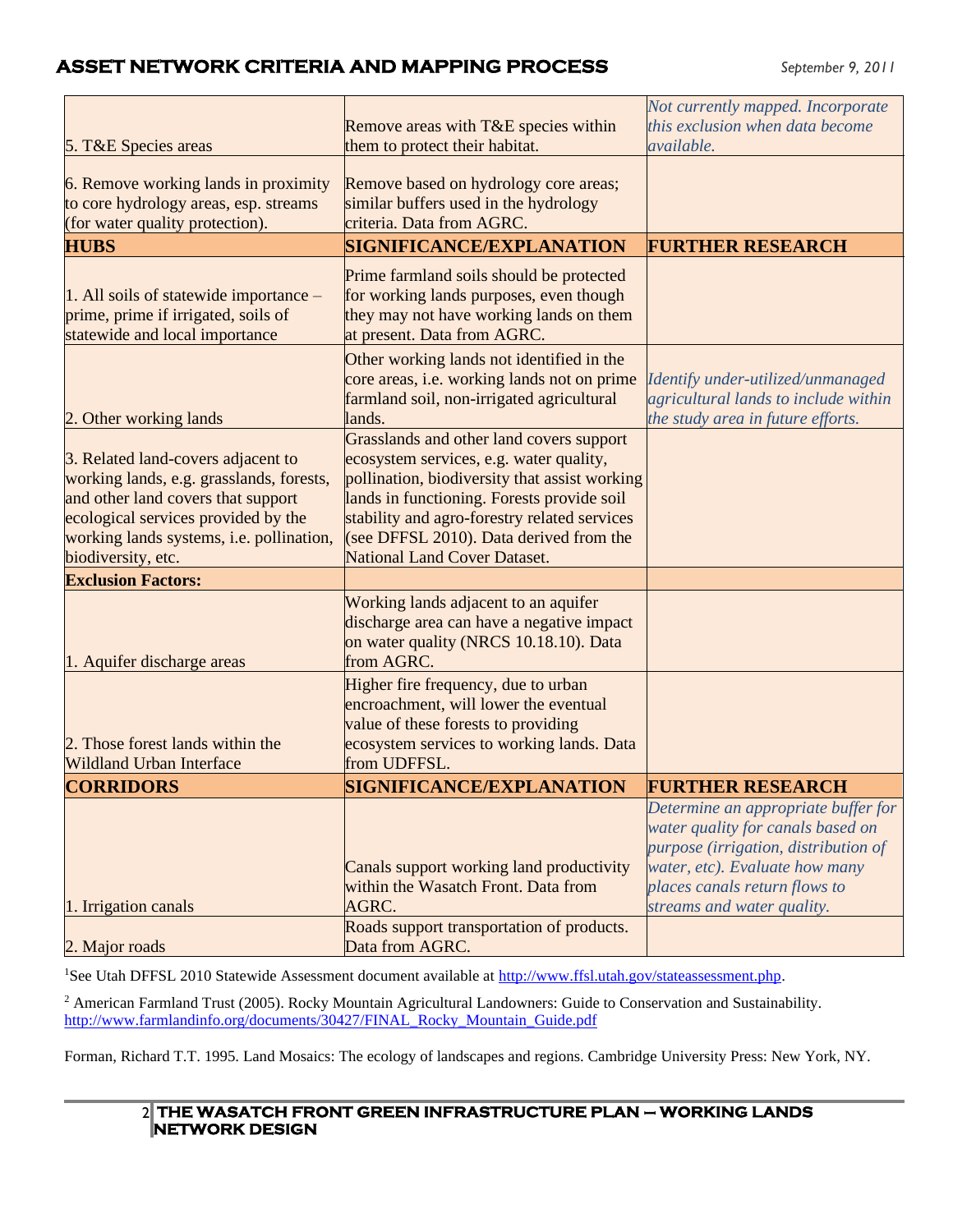#### **Working Land Asset Network Criteria – Design Process**

## **Working Land Cores**

- 1. Create a new toolbox in ArcCatalog for Working Lands modeling WorkingLandsAssets
- 2. Create cores
	- A. #1 Core Criteria protected lands with working lands assets within them
		- i. Merge together county-based Agricultural Protection Areas and ag-related conservation easements → workinglands\_protectedareas
		- ii. Convert to raster  $\rightarrow$  wkingprotect
		- iii. Reclassify to 0 and 1 for analysis  $\rightarrow$  *RcWkingprot*
	- B. #2 Core Criteria Agricultural lands on prime farmland soil
		- i. Merge cultivated land from AGRC dominant vegetation layer (AGRC cultivatedland Multipart), cultivated land from the National Land Cover Dataset (landcover\_cultivated\_land), and agricultural land from SWreGAP data (GAP\_agriculture)  $\rightarrow$  all\_cultivated\_land
		- ii. Intersect all\_cultivated\_land with NRCS Prime\_and\_Unique\_Farmland  $\rightarrow$ cultivatedland\_on\_primefarmland
		- iii. Convert to raster  $\rightarrow$  aglandprime1
		- iv. Reclassify to 0 and 1 for analysis  $\rightarrow$  *rc ag\_prime1*
	- C. #3 Core Criteria Ranching and grazing lands
		- i. Select pasture and hay lands from National Land Cover Dataset →NLCD\_PastureHayLands\_multipart
		- ii. Merge above layer with SITLA Graze Leases, Grazingallotments BLM activestatus, and Nevada\_allotments  $\rightarrow$  grazing\_ranching\_lands1
		- iii. Convert to raster  $\rightarrow$  grazingranch4
		- iv. Reclassify → *rc\_ranchland1*
- 3. Merge cores together
	- A. Using single map algebra output, add each of the above 3 reclassified rasters together  $\rightarrow$  wkngcores4
	- B. Reclassify so that only 0 or 1 value are present→*rcwkingcores3*
- 4. Create core exclusion layers
	- A. #1 Core Exclusion Factor future and existing roads with 40 meter buffer
		- i. Clip major road data to project boundary (MajorRoads\_buffer10km), merge with proposed road areas (Highway\_newconstruction)→merged\_roads
		- ii. Buffer merged roads by 40 meters  $\rightarrow$  MergedRoads 40mbuff1
		- iii. Convert to raster  $\rightarrow$  roads\_40mbuf1
		- iv. Reclassify 1 values to 0 and NoData to  $1 \rightarrow rc$  *roads40m*
	- B. #3 Core Exclusion Factor working lands next to noxious weeds
		- i. Clip noxious weeds layer from AGRC to project boundary  $\rightarrow$ noxiousweeds\_AGRC
		- ii. Select noxious weeds from dominant vegetation shapefile (from AGRC, include cheatgrass, which is not on the noxious weed list but has significant ecological and productivity ramifications)→noxiousweeds\_cheatgrass
		- iii. Merge the above two noxious weeds layers  $\rightarrow$ noxiousweeds all
		- iv. Convert the noxious weeds\_all layer to raster  $\rightarrow$  noxious weeds 1
		- v. Reclassify 1 values to 0 and NoData to  $1 \rightarrow rc\_now~{\textit{we}}$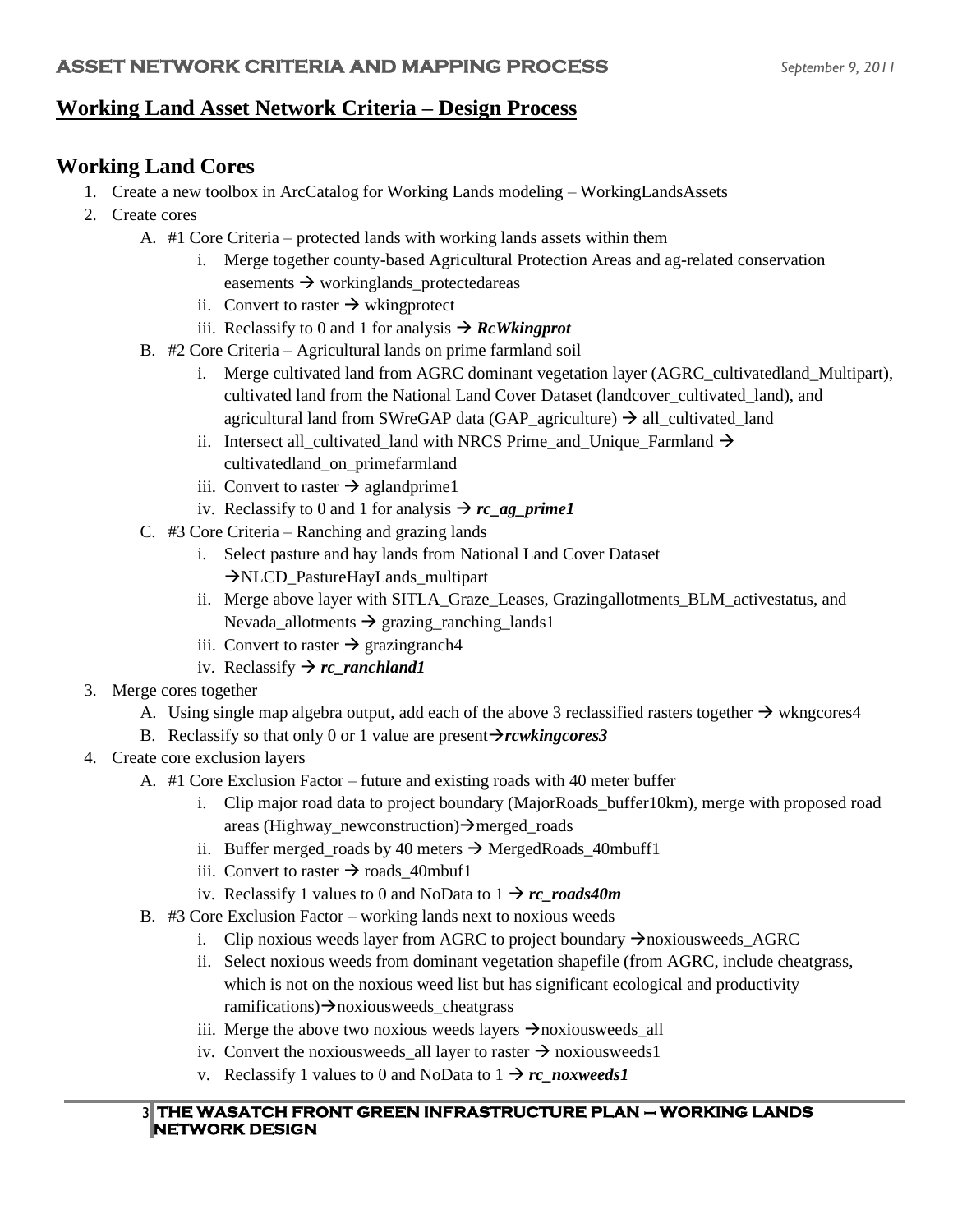#### **ASSET NETWORK CRITERIA AND MAPPING PROCESS** *September 9, 2011*

- C. #4 Core Exclusion Factor saline soils
	- i. Dissolve all soils layer by name  $\rightarrow$ allsoils\_dissolve
	- ii. Select those soil layers that are saline (MUKEY= 482121,482149, 482166, 482167, 482169, 482181, 482186, 482881, 482888, 482889, 483285, 482899, 483308, 483310, 483322, 483335, 482549, 503899, 483395)  $\rightarrow$ soils saline
	- iii. Convert saline soils to raster for analysis  $\rightarrow$  salinesoils 1
	- iv. Reclassify 1 values to 0 and NoData to  $1 \rightarrow rcsalinesoill$
- D. #5 Core Exclusion Factor working lands adjacent to hydrological cores
	- i. Add core hydrology areas (hydro\_cores24) to the map
	- ii. Reclassify 1 values to 0 and 0 values to  $1 \rightarrow rc$  *hydrocores*
- E. Using single output map algebra, multiply all of the exclusion layers together  $\rightarrow$  *wkcoreexfact*
- 5. Complete core analysis
	- A. Using single output map algebra, multiply the rcwkingcores 2 layer with the wkcoreexfact layer  $\rightarrow$ *wkingcores5*

## **Working Land Hubs**

- 1. Create hubs
	- A. #1 Hub Criteria all soils of statewide importance
		- i. Clip all important soils layer to the project boundary  $\rightarrow$  Soils\_allimportant
		- ii. Convert to raster  $\rightarrow$ importantsoils
		- iii. Reclassify to 0 and 1 for analysis  $\rightarrow$  *rc\_importsoil*
	- B. #2 Hub Criteria other working lands
		- i. Convert all\_cultivated\_land feature to raster  $\rightarrow$  all\_cult\_land
		- ii. Reclassify to 0 and  $1 \rightarrow$  rc\_allagland
		- iii. Using single output map algebra, add together rc\_allagland and rc\_ranchland2 reclassified rasters  $\rightarrow$  allwkngland3
		- iv. Reclassify to 0 and  $1 \rightarrow$  *rcallwknglnd2*
	- C. #3 Hub Criteria related land covers
		- i. Merge related land covers together into a single layer (same land cover types as in hydrology)  $\rightarrow$ hydro\_landcover
		- ii. Use the single part to multipart tool to "undissolve" all of the land cover areas into individual parts (polygons) →hydro\_landcover\_multipart
		- iii. Use the Euclidean distance tool to calculate distance from the working land cores layer (wkngcores1)→tmpwkngcordis
		- iv. Reclassify the Distance layer to have 0-30 values as 1, and all other values to NoData→wkngcor30mbuf
		- v. Export this layer to .gdb file $\rightarrow$ wkngcores 30mbuf
		- vi. Select by location all of those polygons within the hydro\_landcover\_multipart that intersect the wngcores\_30mbuf→wkng\_landcover\_adj30m
		- vii. Buffer the working cores layer by 300 m  $\rightarrow$ wkngcores 300mbuf
		- viii. Intersect the wkng\_landcover\_adj30m with the wkngcores\_300mbuf to select all land cover areas adjacent to the cores→wkngcover\_adjacenttocores2
		- ix. Convert each the above layers to raster (output  $=$  wkngcoveradj); reclassify for analysis: rcwkngcoveradj;

#### 4 **THE WASATCH FRONT GREEN INFRASTRUCTURE PLAN – WORKING LANDS NETWORK DESIGN**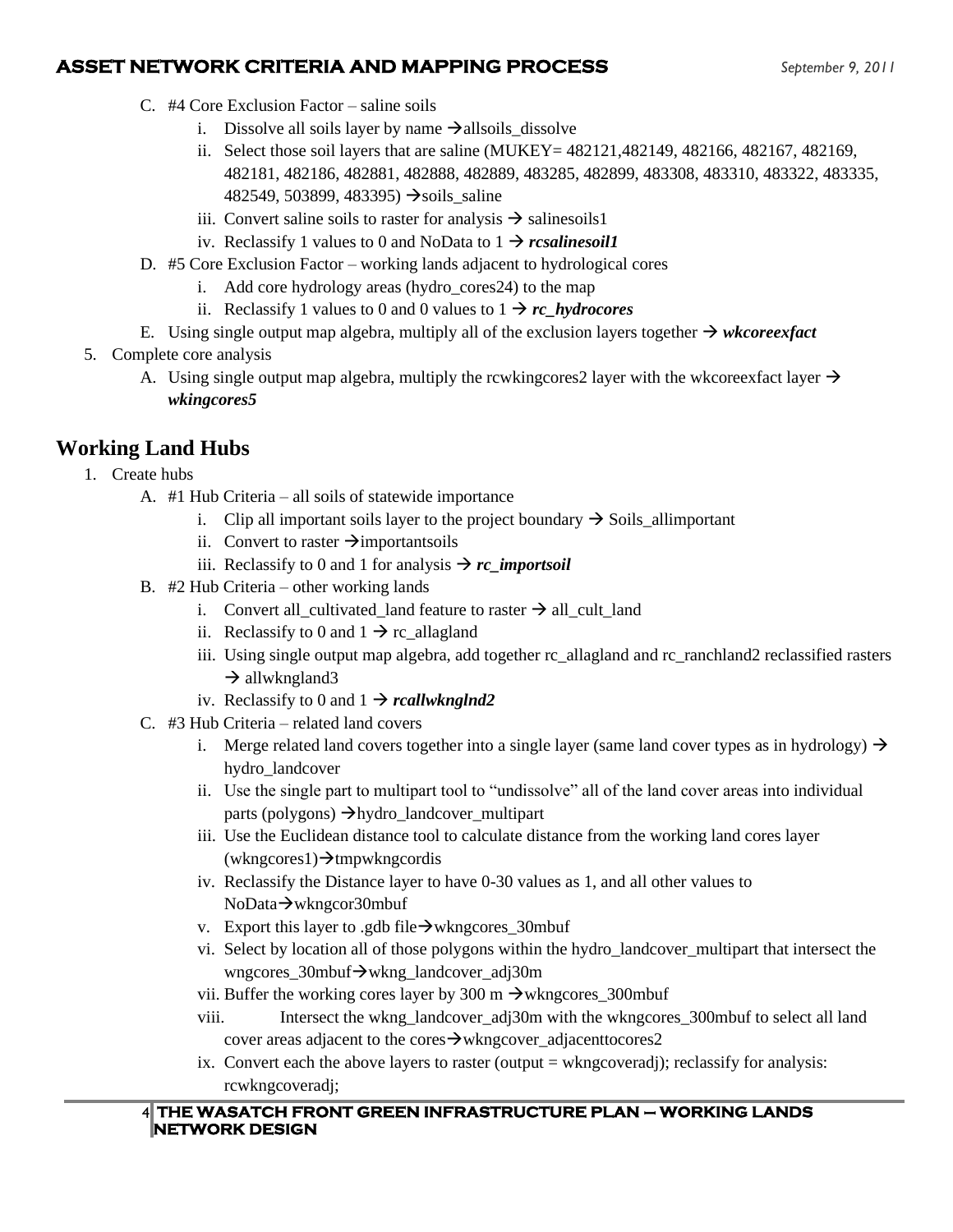#### **ASSET NETWORK CRITERIA AND MAPPING PROCESS** *September 9, 2011*

- x. Remove WUI areas from this layer (as per hub exclusion factor #3)
	- 1. Clip WUI areas to project boundary→WUI\_areas
	- 2. Convert to raster and reclassify to only include areas that should be included within the analysis  $\rightarrow$  wui areas and rcwui incl;
	- 3. Conduct single output map algebra multiplying rc\_wui\_incl to rcwkngcoveradj to only select those land cover areas not in the WUI→ *rcwkngcovadj1*
- 2. Merge hubs together
	- A. Using single output map algebra, merge the rcimportsoils, rc\_allwkngland, and rcwkngcovadj1→wkng\_hubs2
	- B. Reclassify so that only 0 or 1 values are present $\rightarrow$ *rc* wknghubs2
- 3. Create exclusion layers
	- A. #1 Hub Exclusion Factor aquifer discharge areas
		- i. Clip aquifer discharge areas to project boundary  $\rightarrow$  dischargeareas\_projectboundary
		- ii. Convert to raster  $\rightarrow$  dischargearea
		- iii. Reclassify for analysis→rcdischargearea
		- iv. Reclassify 1 values to 0 and 0 to 1 (to exclude these areas in the final analysis)→discharge\_incl
	- B. #2 Hub Exclusion Factor wildland urban interface
		- i. Convert Wildland Urban Interface file to raster  $\rightarrow$  WUI area
		- ii. Reclassify 1 values to 0 and NoData to  $1 \rightarrow r c$  wui incl
	- C. Using single output map algebra, multiply the discharge\_incl layer and the rc\_wui\_incl layer together  $\rightarrow$ *wkhubexfact*
- 4. Complete hub analysis
	- A. Using single output map algebra, multiply the final hubs layer (rc\_wknghubs2) with the hub exclusion factor layer (wkhubexfact) → *wkng\_hubs3*

# **Working Land Corridors**

Irrigation canals and major roads serve as corridors supporting the working lands within the Wasatch Front. A least cost path analysis was deemed an unsuitable process for working lands corridor design, as plant pollination and particle movement corridors cannot be defined by least cost paths.